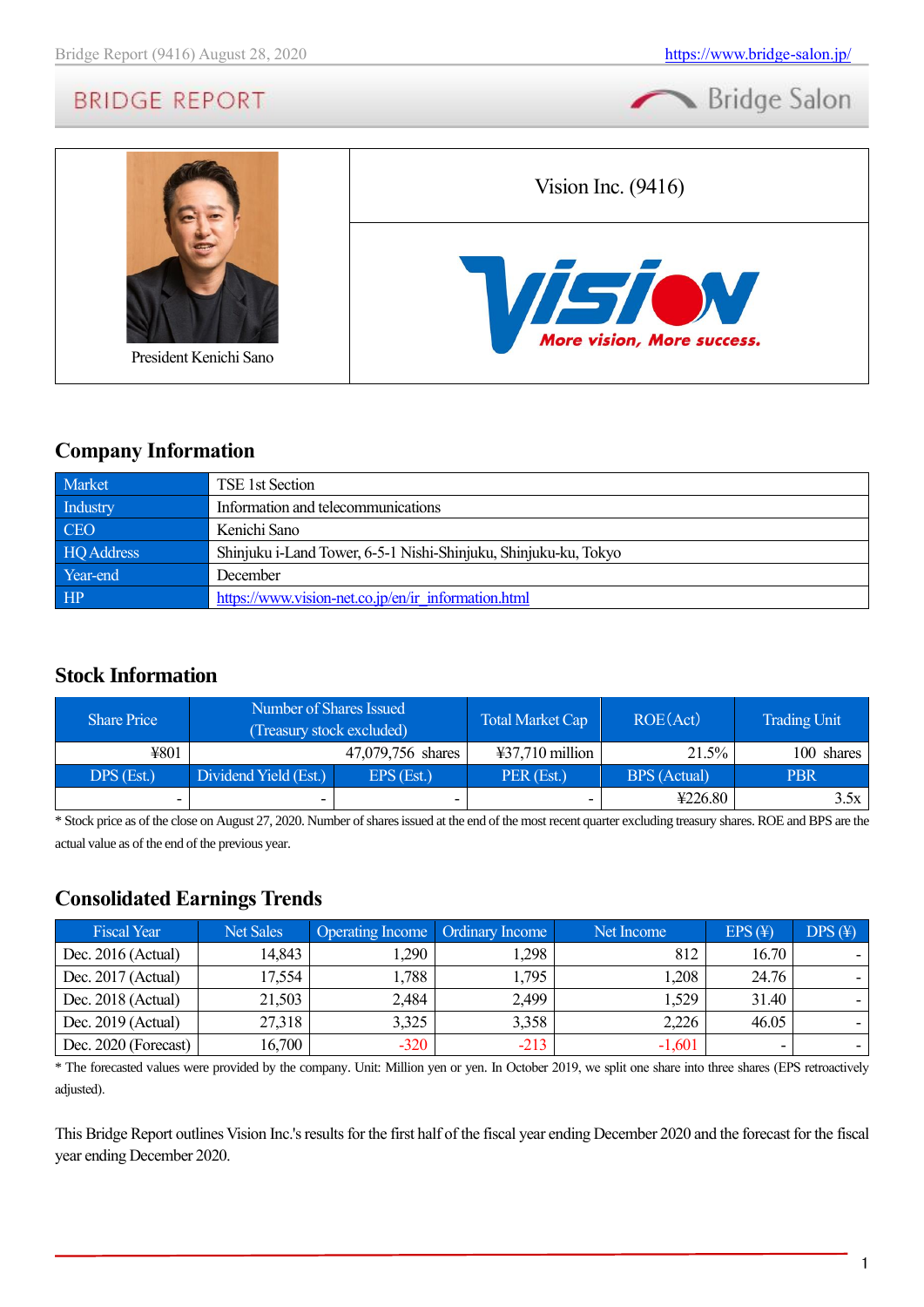



### **Table of Contents**

#### [Key Points](#page-1-0)

1.[Company Overview](#page-1-1)

- 2.[First half of Fiscal Year December 2020 Earnings Results](#page-4-0)
- 3.[Fiscal Year December 2020 Earnings Estimates](#page-8-0)
- [4. Growth strategy considering the post-pandemic world where people will lead their daily lives while coping with the novel coronavirus](#page-9-0)
- 5.[Conclusions](#page-12-0)
- [<For reference: Initiatives for ESG](#page-12-1)・SDGs>

[<Reference: Regarding corporate governance>](#page-14-0)

### <span id="page-1-0"></span>**Key Points**

- ⚫ **For the first half of the fiscal year ending Dec. 2020, sales decreased 25.6% year on year, and an operating loss of 15 million yen was posted (an operating income of 1.69 billion yen in the same period last year). While the Information and Communication Service business absorbed the impact of COVID-19 and secured the same level of sales as the same period last year, sales of the Global WiFi business decreased 43.4% year on year as there were almost no rental transactions with foreign visitors to Japan (inbound travelers) and Japanese travelers overseas (outbound travelers) in the second quarter (April to June). Despite a 35.7% year-on-year decline in gross profit, mainly in the Global WiFi business, the company was able to substantially reduce SG&A expenses in a short period of time, and nearly balanced its operating income and loss.**
- ⚫ **For the full fiscal year, the company expects sales to decline 38.9% year on year and an operating loss of 320 million yen. While assuming that there will be no social restrictions, such as a renewed declaration of a state of emergency, in the second half of the fiscal year, the company does not anticipate renting to foreigntravelers (outbound and inbound) (there is a small amount of use by long-term overseas visitors). However, the company expects gross profit margin to improve after bottoming out in the second quarter (April to June) due to progress in cost reduction, and the operating loss in the second half is projected to be lower than the operating loss in the second quarter (April to June).**
- ⚫ **The results of the first half were significantly affected by the coronavirus crisis, but the company was able to reduce costs substantially in a short period of time with its excellent adaptability. In the second half of the fiscal year, the Global WiFi business has begun to break even on domestic WiFi alone while maintaining the same structure as when demand was recovering. In addition, the Information and Communication Service business, which has steadily been building up its stock, has been one of the company's strengths, demonstrating the diversity and stability of its earnings. The government began negotiations on easing immigration in June and expanded the number of countries covered in July. While the company plans to operate under conservative assumptions, the business environment has been slowly improving. As the company is increasingly cutting down on its costs, profit will surge if revenue increases. We are looking forward to opportunities after the crisis.**

### <span id="page-1-1"></span>**1. Company Overview**

Under the management philosophy of "Contributing to the Information and Communications Revolution," Vision conducts the Global WiFi business, which leases the personal Wi-Fi (wireless LAN) routers which can be used in over 200 countries and regions on a flatrate basis, and as an Information and Communications Service distributor, it also provides Information and Communications Service business of arranging telecommunications infrastructure and office equipment necessary for business activities, such as fixed-line telecommunications, mobile telecommunications, broadband etc.

The company forms a group with its 19 consolidated subsidiaries, both inside and outside Japan. Of those, the 7 based in Japan are Members Net Inc. (which conducts the business of charging agency, fixed-line telephone service subscription agency, etc.) and Best Link Inc. (which carries out the business of broadband service subscription agency), etc. There are 12 overseas subsidiaries that operate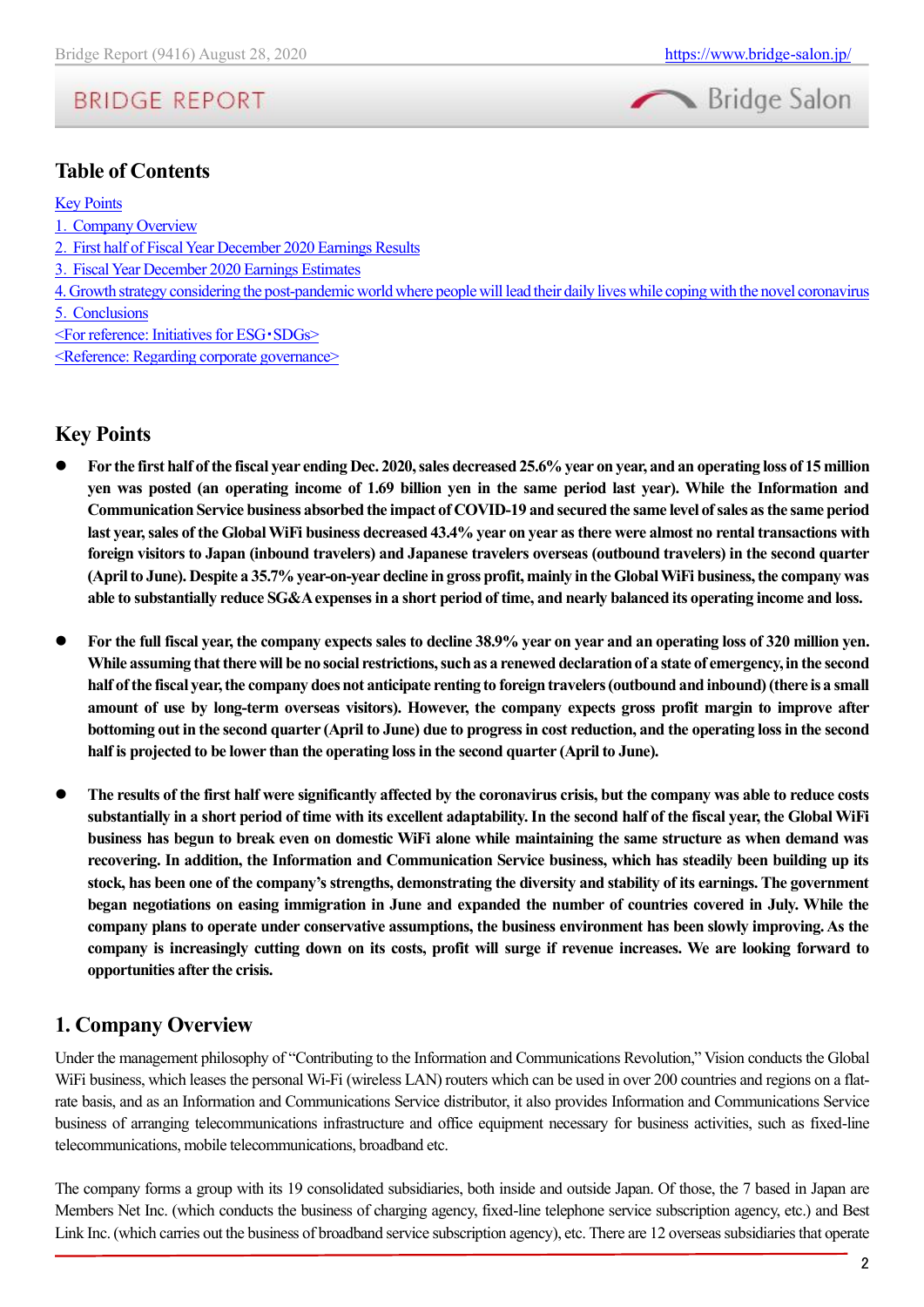# **BRIDGE REPORT**

as overseas hubs for the Global WiFi service in South Korea, Singapore, UK, Hong Kong, Hawaii, Taiwan, China (Shanghai), France, Italy, California and New Caledonia; there is also a local subsidiary in Vietnam, which is an offshore hub for database construction and system development.

#### 【**Vision Group's management philosophy – Contributing to the Information and Communications Revolutions in the world**】

We will actively promote the Information and Communications Revolution in the world, bring innovations to an individual's lifestyle and the company's business style, and contribute to the advancement of humanity and society by continuing to be an distributor that effectively and efficiently connects the client companies with end users and makes sure that its employee's unlimited ambition, dreams and thoughts are contributing to the stakeholders, without compromising nor ever forgetting the venture spirit and add to the progress of the human race and the society.

# **1-1 Business Description**

### **Global WiFi business**

The company offers services including "Global WiFi" (a Wi-Fi router rental service that allows people traveling overseas to use local internet services at a competitive rate through its partnerships with the overseas operators) and "NINJA WiFi" (a Wi-Fi router rental service for overseas visitors to Japan, etc.), while also engaging in services for the travelers between foreign countries in overseas bases (South Korea, Taiwan and California).

The term-end number of leased Wi-Fi routers that are equipped with the next-generation telecommunication technology (Cloud WiFi) capable of managing Subscriber Identity Modules (SIMs) on the cloud accounts for over 90% of all leased devices (Depending on telecommunication carriers, some countries are not supported, thus the company has almost reached the upper limit).



(From the reference material of the company)

#### Advantages

(1) Affordable fixed-rate system, (2) the most comprehensive area coverage, (3) comfort, (4) safety/security, and (5) substantial support bases and corporate sales capabilities  $\Rightarrow$  One of the largest customer bases in the industry

The advantages of "Global WiFi" and "NINJA WiFi" include the following: (1) cost benefits of up to 89.9% (the rental fee per day is 300 yen at the minimum, depending on the travel destination) compared to the overseas fixed-rate packet plans offered by other Japanese mobile carriers, (2) the industry's most comprehensive coverage of over 200 countries and regions, (3) high-speed telecommunications services through partnerships with telecommunication operators all over the world, (4) available at 24 hours a day, 365 days a year, at 47 bases worldwide, and (5) the industry's largest number of available spots at airport counters.

Furthermore, from the business perspective, another advantageous point is the fact that use by corporations, through which stable demand can be expected, has accounted for about 30%~40% in this business segment. As a result, the company has secured a great number of users, which is one of the largest market shares in the industry.

#### The store digitalization strategy and establishment of the super last-minute online order receipt system

The company is proceeding with the strategy of making stores digitalized by (1) installing automatic delivery lockers (Smart Pickup), (2) adopting self-registration KIOSK terminals with multilingual support and payment settlement functions (Smart Entry), and (3) the QR code-based reception counter that features immediate customer identification (Smart Check), while expanding the number of manned counters in Japan. The company aims to evolve its stores to ones that can be used by Japanese tourists travelling abroad and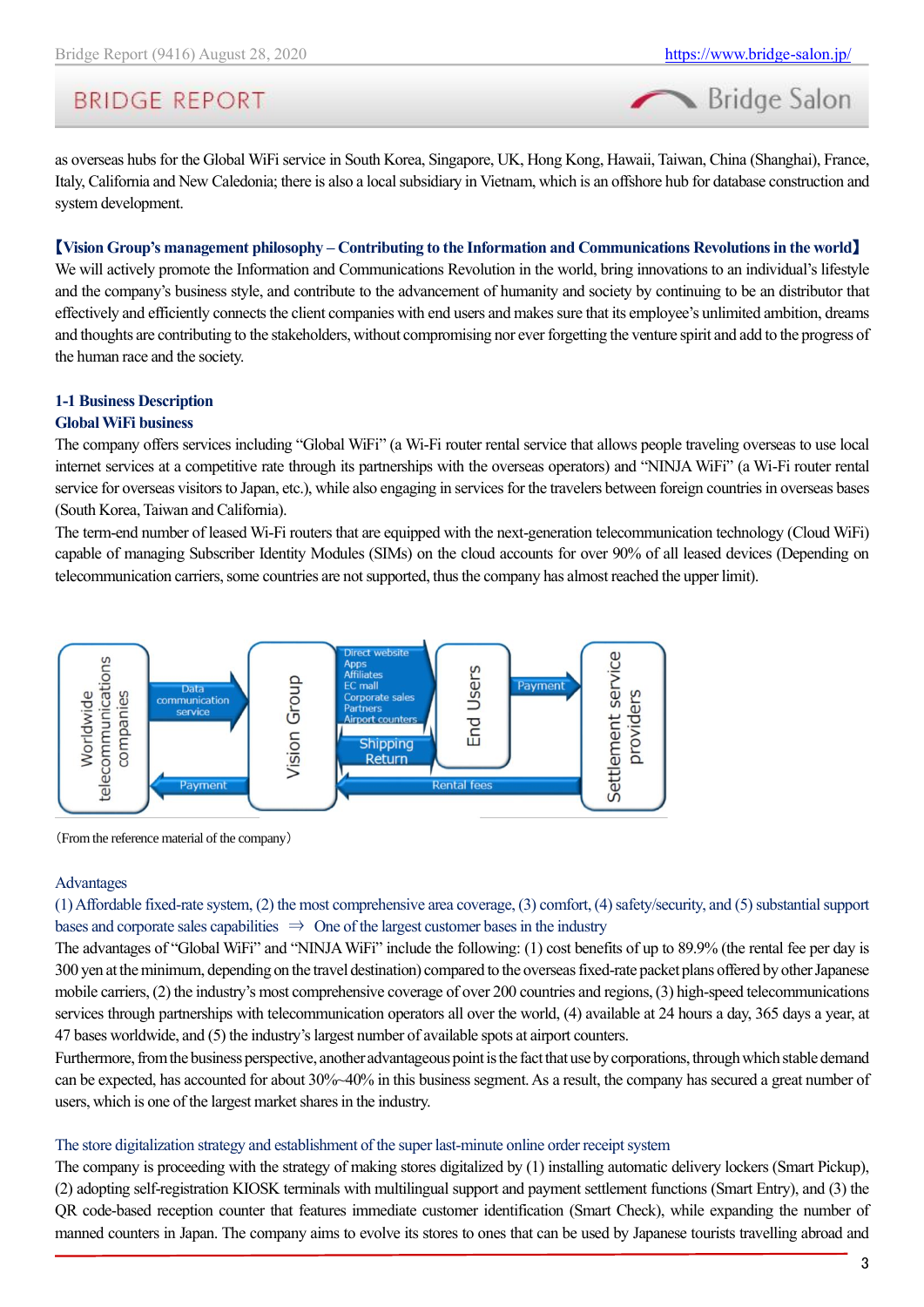# **BRIDGE REPORT**

foreign tourists visiting Japan, more conveniently, more comfortably, and with greater peace of mind, as well as strengthen its efforts toward the increase of routers on lease (number of routers delivered) and increase of optional services (such as insurance services and accessories).



(From the reference material of the company)

In addition to strengthening the contact point with users, the store digitalization will make it possible to optimize the level of services according to user needs (reducing the waiting time for repeat users who do not require explanations while making airport staff deal with users who need it). As it is difficult to expand and install more airport counters, the company is planning to increase Smart Pickup lockers, which will save labor, and improve throughput and reduce costs by utilizing the limited space effectively.

Furthermore, the combination of the store digitalization strategy, Cloud WiFi, and the customer database has established a "super lastminute online order receipt system," enabling the company to provide services for customers who are about to depart (the system has made it possible for the company to cope expeditiously with online application submitted right in front of airport counters by linking it with the database).

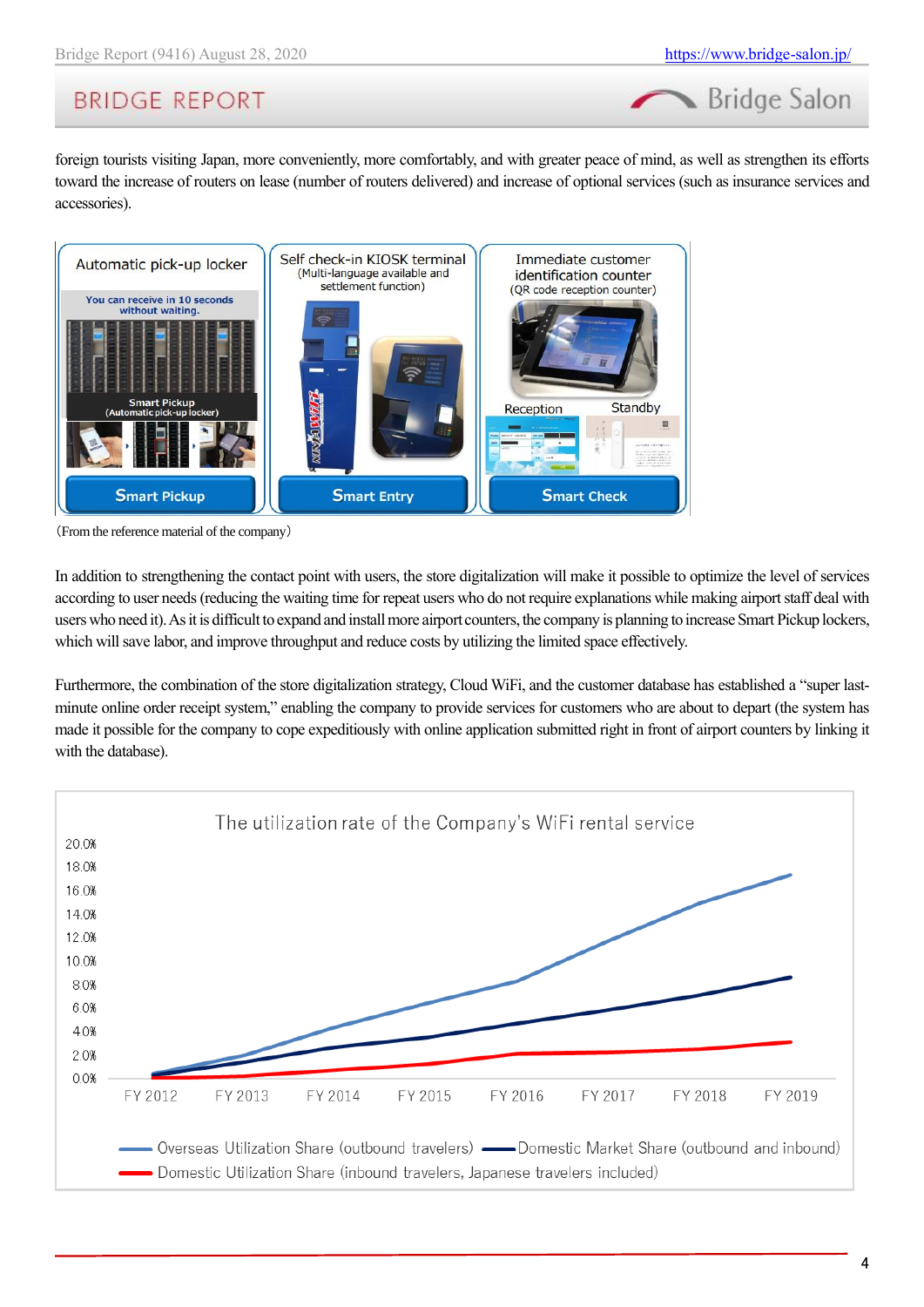

### **Information and Communications Service business**

With Best Link Inc., a consolidated subsidiary, at its core, the group offers services aimed mainly at newly established corporations, venture businesses and multi-store development enterprises such as food-service chains, from its 15 offices nationwide and in cooperation with its partner companies. The services include subscription agency operations for various telecommunications services such as business phones, agency operations of arranging lines for landline telephones, subscriber telephones, and NTT Hikari telephones, corporate mobile phones, broadband lines, sales and maintenance of mobile telecommunication devices, OA equipment and security products (UTM), etc., designing websites, and agency operations for new power services targeting enterprises.

The company has advantages in prospecting for corporations newly established (within 6 months), one of its major targets, and it is estimated, according to the data by the Ministry of Justice (the number of newly registered companies was 118,532 in Japan in 2019), that the company has conducted transactions with around one in every 10 corporations newly founded in Japan. These advantageous points are backed by the company's strong power to attract customers through its unique online marketing (Internet media strategy), through which the company maximizes running yield (recurring revenue-type business) and conducts additional sales with high productivity (up/cross selling) through the Customer Relationship Management (CRM; customer relationship and ongoing transactions) strategy.

For example, the company receives commission from operators for telephone line arrangements unless contracts for the service are cancelled, and it can earn maintenance fees for multifunction photocopiers on a continuous basis. Moreover, the follow-up service by its customer loyalty team has enabled the company to establish a recurring revenue-type business model, in which earnings are accumulated by taking in demand for lines and equipment that increases with customers' business growth, and providing optimal services according to customers' growth stage (additional sales with high productivity through up/cross selling). The company will evolve its recurring revenue-type business model while expanding the target customer from enterprises with growth potential to ones in the growth stage.

### <span id="page-4-0"></span>**2**.**First half of Fiscal Year December 2020 Earnings Results**

#### **2-1 Consolidated Business Results**

|                  | 1H of FY 12/19 | <b>Ratio to Sales</b> | 1H of FY 12/20 | <b>Ratio to Sales</b>    | YoY       |
|------------------|----------------|-----------------------|----------------|--------------------------|-----------|
| <b>Sales</b>     | 12.937         | 100.0%                | 9,630          | 100.0%                   | $-25.6%$  |
| Gross profit     | 7,496          | 57.9%                 | 4,822          | 50.1%                    | $-35.7%$  |
| SG&A expenses    | 5,806          | 44.9%                 | 4,837          | 50.2%                    | $-16.7\%$ |
| Operating income | 1,690          | 13.1%                 | $-15$          | $\overline{\phantom{0}}$ |           |
| Ordinary income  | 1,673          | 12.9%                 | 66             | $0.7\%$                  | $-96.0\%$ |
| Net income       | 1,075          | 8.3%                  | $-1,352$       |                          |           |

\*Unit: ¥mn

#### **Sales dropped 25.6% year on year, and operating loss was 15 million yen (an operating income of 1.69 billion yen in the same period last year).**

Sales were 9.63 billion yen, down 25.6% year on year. The sales of the Information and Communication Service business rose 0.2% year on year, but the sales of the Global WiFi business dropped 43.4% year on year as there were almost no rental transactions with foreign visitors to Japan (inbound travelers) and Japanese travelers overseas (outbound travelers) in the second quarter (April to June) due to the impact of COVID-19.

In the Information and Communication Service business, lease inspections of OA equipment sales were temporarily suspended (leading to a delay in recording sales, etc.) due to the suspension of screening operations caused by the requests for voluntary restraint, but this was offset by sales of cost-saving products and mobile communications devices (such as devices for teleworking). In the Global WiFi business, on the other hand, domestic Wi-Fi enhancements were successful in capturing demands associated with telework and online classes, but were unable to offset the decline in outbound and inbound demands.

Operating loss was 15 million yen. Despite the decline in sales, gross profit fell 35.7% to 4.82 billion yen due to the higher cost of sales ratio in both businesses, however, the company was able to significantly reduce SG&A expenses in a short period of time by reviewing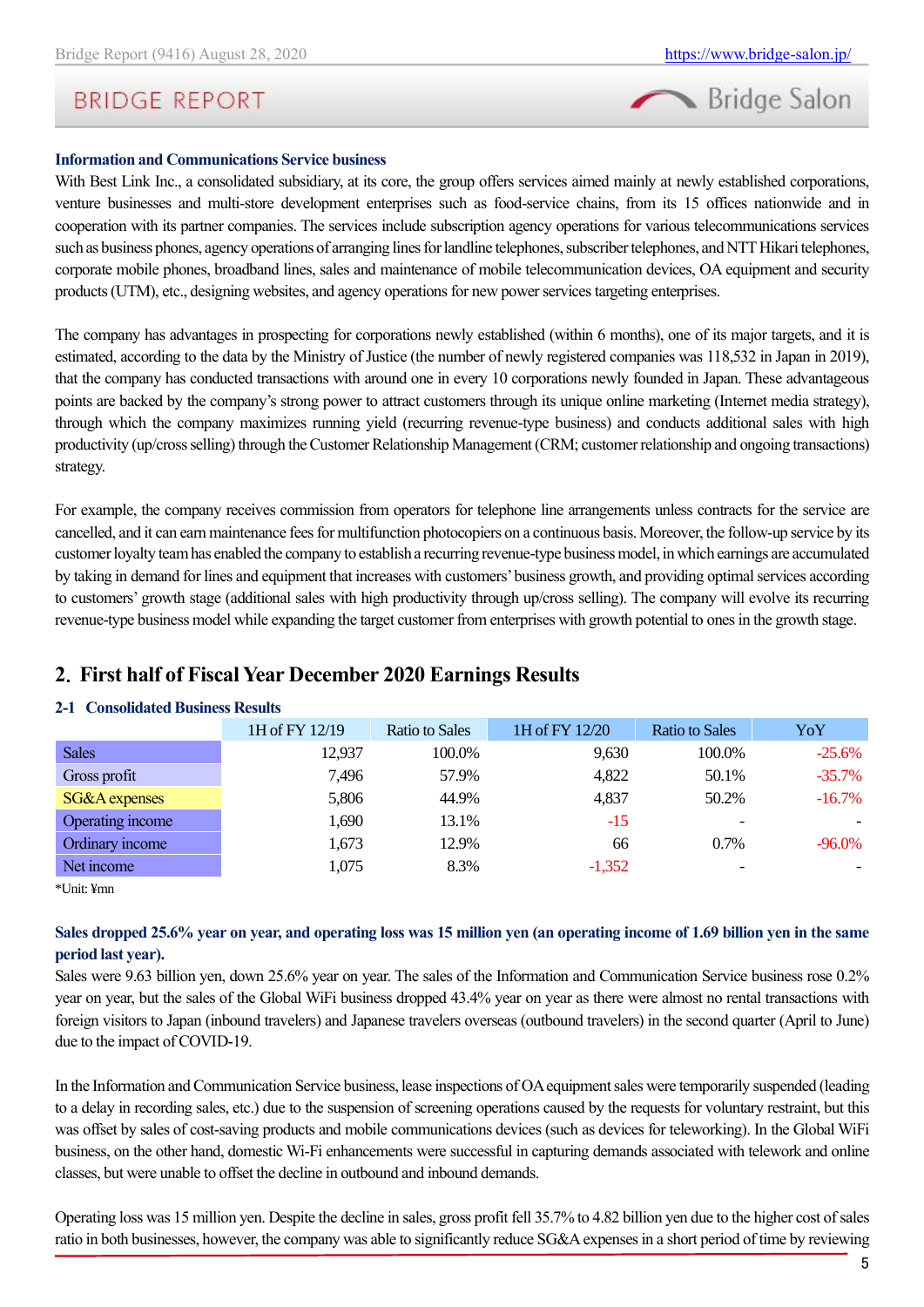Bridge Salon

and reducing various expenses such as advertising costs including listing expenses, performance-linked bonus allowances, packing and freight expenses, travel and transportation expenses, and consumables expenses, which offset the decline in gross profit.

While the company secured an ordinary income of 66 million yen through improvements in non-operating income/loss from subsidies, it posted an extraordinary loss of 1.59 billion yen due to asset write-offs from the coronavirus crisis in the Global WiFi business, resulting in a net loss of 1.35 billion yen.

In the Global WiFi business, assuming overseas travel (outbound and inbound) will not recover even after the end of the current term, the company reduced the book value of assets (Wi-Fi routers, options, software, equipment, fixtures, etc.) that have become unprofitable and are unlikely to recoup their investments, and recorded an impairment loss of approx. 1.2 billion yen (an impairment loss of 1.39 billion yen on a consolidated basis) as an extraordinary loss. As a result, the company expects to reduce depreciation costs by 370 million yen in the second half and 410 million in the next fiscal year.

#### **Sales and profit by segment**

| 1H of FY | Composition | 1H of FY | Composition | <b>YOY</b>      |
|----------|-------------|----------|-------------|-----------------|
| 12/19    | Ratio       | 12/20    | Ratio       |                 |
| 8,184    | 63.3%       | 4,634    | 48.1%       | $-43.4%$        |
| 4,509    | 34.9%       | 4,520    | 46.9%       | $+0.2%$         |
| 247      | 1.9%        | 478      | 5.0%        | $+93.2$<br>$\%$ |
| $-4$     |             | $-2$     |             |                 |
| 12,937   | 100.0%      | 9,630    | 100.0%      | $-25.6%$        |
| 1,596    | 19.5%       | $-20$    |             |                 |
| 832      | 18.5%       | 817      | 18.1%       | $-1.8%$         |
| $-157$   |             | $-306$   |             |                 |
| $-580$   |             | $-504$   | Ξ.          |                 |
|          |             |          |             |                 |
|          |             |          |             |                 |
|          | 1,690       | 13.1%    | $-15$       |                 |

\*Unit: ¥mn

#### **Quarterly business results**

|                            | $12/18-1Q$ | 2Q       | 3Q       | 4Q    | 12/19-1Q | 2Q    | 3Q    | 4Q    | $12/20-1Q$ | 2Q       |
|----------------------------|------------|----------|----------|-------|----------|-------|-------|-------|------------|----------|
| <b>Sales</b>               | 4,922      | 4,933    | 5,961    | 5,686 | 6,470    | 6,467 | 7,610 | 6,770 | 5,989      | 3,641    |
| Gross profit               | 2,930      | 2,888    | 3,579    | 3,251 | 3,797    | 3,698 | 4,474 | 3,719 | 3,252      | 1,569    |
| <b>SG&amp;A</b> expenses   | 2,194      | 2,388    | 2,679    | 2,903 | 2,817    | 2,988 | 3,194 | 3,364 | 2,764      | 2,072    |
| Operating income           | 736        | 499      | 900      | 348   | 980      | 710   | 1,280 | 354   | 488        | $-503$   |
| Ordinary income            | 745        | 499      | 900      | 353   | 980      | 692   | 1,338 | 346   | 496        | $-429$   |
| Net income                 | 514        | 295      | 623      | 96    | 669      | 406   | 911   | 239   | 116        | $-1,468$ |
| <b>Gross Profit Margin</b> | 59.5%      | 58.6%    | $60.0\%$ | 57.2% | 58.7%    | 57.2% | 58.8% | 54.9% | 54.3%      | 43.1%    |
| SG&A ratio                 | 44.6%      | $48.4\%$ | 44.9%    | 51.1% | 43.6%    | 46.2% | 42.0% | 49.7% | $46.2\%$   | 56.9%    |
|                            |            |          |          |       |          |       |       |       |            |          |

\*Unit: ¥mn

In the second quarter (April to June), there were almost no rental transactions with inbound and outbound travelers in the Global WiFi business, while in the Information and Communication Service business, lease inspections of OA equipment sales were temporarily suspended due to the suspension of screening operations caused by the requests for voluntary restraint, resulting in a delay in recording sales. For this reason, sales declined significantly in comparison to the same period last year and the previous quarter. The company reviewed and reduced various expenses and cut down on SG&A expenses by 25.0% on a consolidated basis compared to the first quarter, but gross profit margin declined, resulting in an operating loss of 500 million yen.

In the Global WiFi business, the cost of sales ratio rose in line with lower sales, and in the Information and Communication Service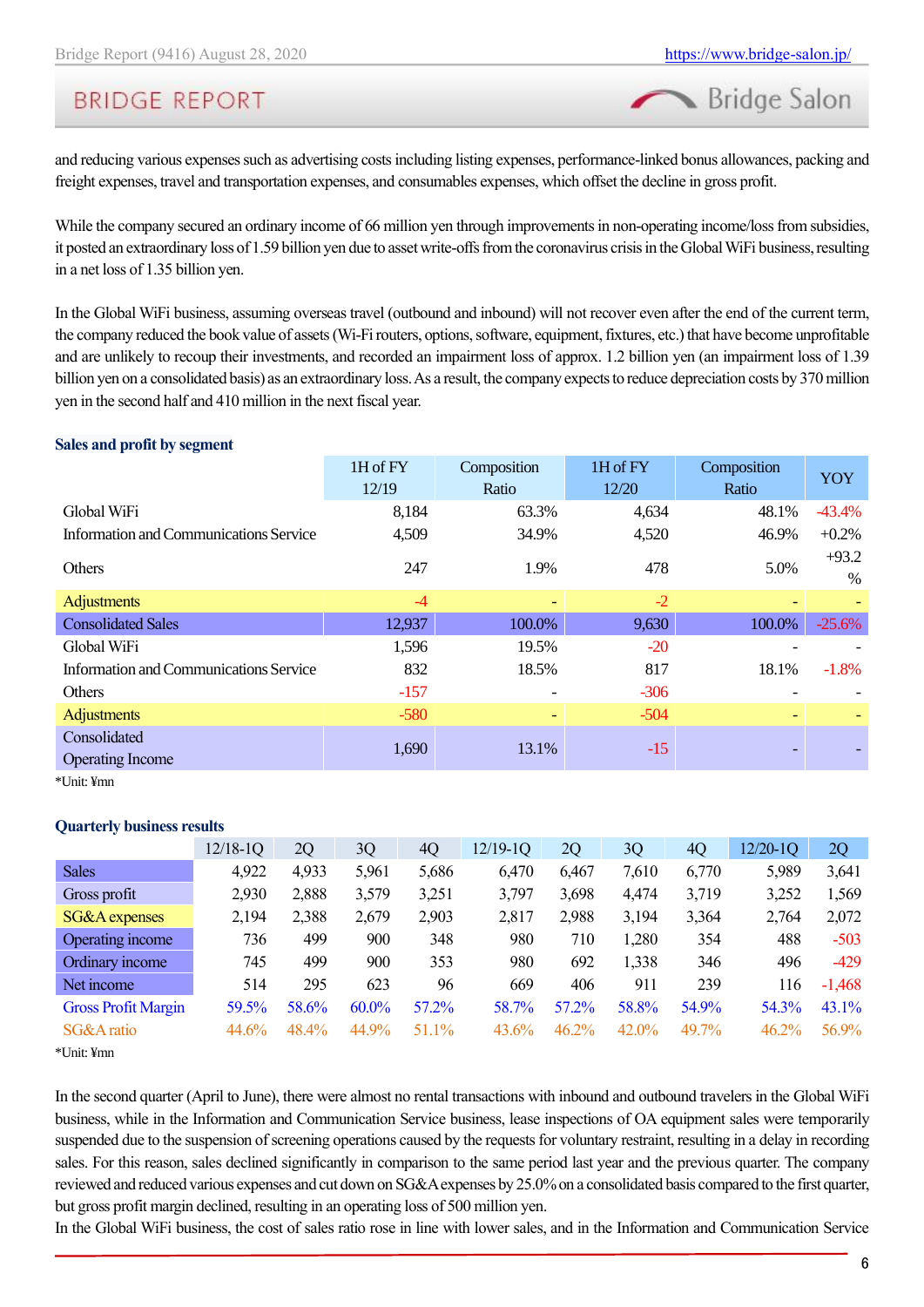# **BRIDGE REPORT**

business too, the cost of sales ratio rose as the sales of mobile communication devices (mobile phones) increased (due to a higher proportion of products that generate procurement costs).

#### **2-2 Trends by segment**

|                                           | $12/18-$<br>1Q | 2Q     | 3Q     | 4Q     | $12/19-$<br>1Q | 2Q     | 3Q     | 4Q     | $12/20-$<br>1Q | 2Q     |
|-------------------------------------------|----------------|--------|--------|--------|----------------|--------|--------|--------|----------------|--------|
| Global WiFi                               | 3,089          | 2,898  | 3,929  | 3,589  | 4,075          | 4,109  | 5,084  | 4,462  | 3,347          | 1,286  |
| Information and Communications<br>Service | 1,818          | 2,009  | 1,977  | 1,970  | 2,302          | 2,207  | 2,330  | 2,115  | 2,515          | 2,004  |
| <b>Others</b>                             | 14             | 26     | 58     | 131    | 92             | 155    | 195    | 193    | 126            | 351    |
| <b>Consolidated Sales</b>                 | 4,922          | 4,933  | 5,965  | 5,691  | 6,470          | 6,471  | 7,611  | 6,772  | 5,989          | 3,641  |
| Global WiFi                               | 701            | 448    | 769    | 495    | 871            | 724    | 1,274  | 430    | 326            | $-347$ |
| Information and Communications<br>Service | 296            | 337    | 371    | 212    | 482            | 350    | 342    | 188    | 517            | 299    |
| <b>Others</b>                             | $-28$          | $-38$  | $-29$  | $-97$  | $-86$          | $-70$  | $-61$  | $-47$  | $-91$          | $-214$ |
| <b>Adjustments</b>                        | $-232$         | $-247$ | $-211$ | $-262$ | $-286$         | $-293$ | $-275$ | $-217$ | $-264$         | $-240$ |
| Consolidated<br><b>Operating Income</b>   | 736            | 499    | 900    | 348    | 980            | 710    | 1,280  | 354    | 488            | $-503$ |

\*Unit: ¥mn

#### **Global WiFi business**

In the second quarter (April to June), the company enhanced its domestic Wi-Fi business, and successfully tapped into the demand for telework and online classes by leveraging its wide range of high-quality products and product inventory, which led to increase orders from companies, government agencies, and universities. As a result, the company posted sales of 1.28 billion yen from domestic Wi-Fi business alone.

The company also succeeded in cutting costs significantly. Specifically, the company reduced operating expenses from 3.02 billion yen in the first quarter to 1.63 billion yen through the reduction of personnel costs (including job rotation), rent, promotional expenses, advertising expenses, store closures, and suspension of operation of some stores.

#### **Information and Communication Service business**

Although sales and profit decreased in the second quarter from the first quarter due to the suspension of lease inspections of OA equipment sales and a decline in OA equipment sales due to telecommuting, the sales of cost-cutting products such as VWS (Vision Web Service) and mobile communication devices (such as devices for telework) were steady as a result of marketing efforts aimed at capturing the needs of corporations for cost reduction and telework amid the coronavirus crisis.

VWS is a service based on the SaaS model in which services developed and used by the company are deployed to users. The company offers services such as time and attendance management and workflow, and is expanding its lineup. Since it is a cloud-based system, the burden of introducing the system is low for users, and running costs can be kept down as necessary functions can be used as needed. On the other hand, it will lead to increase recurring revenue for the company.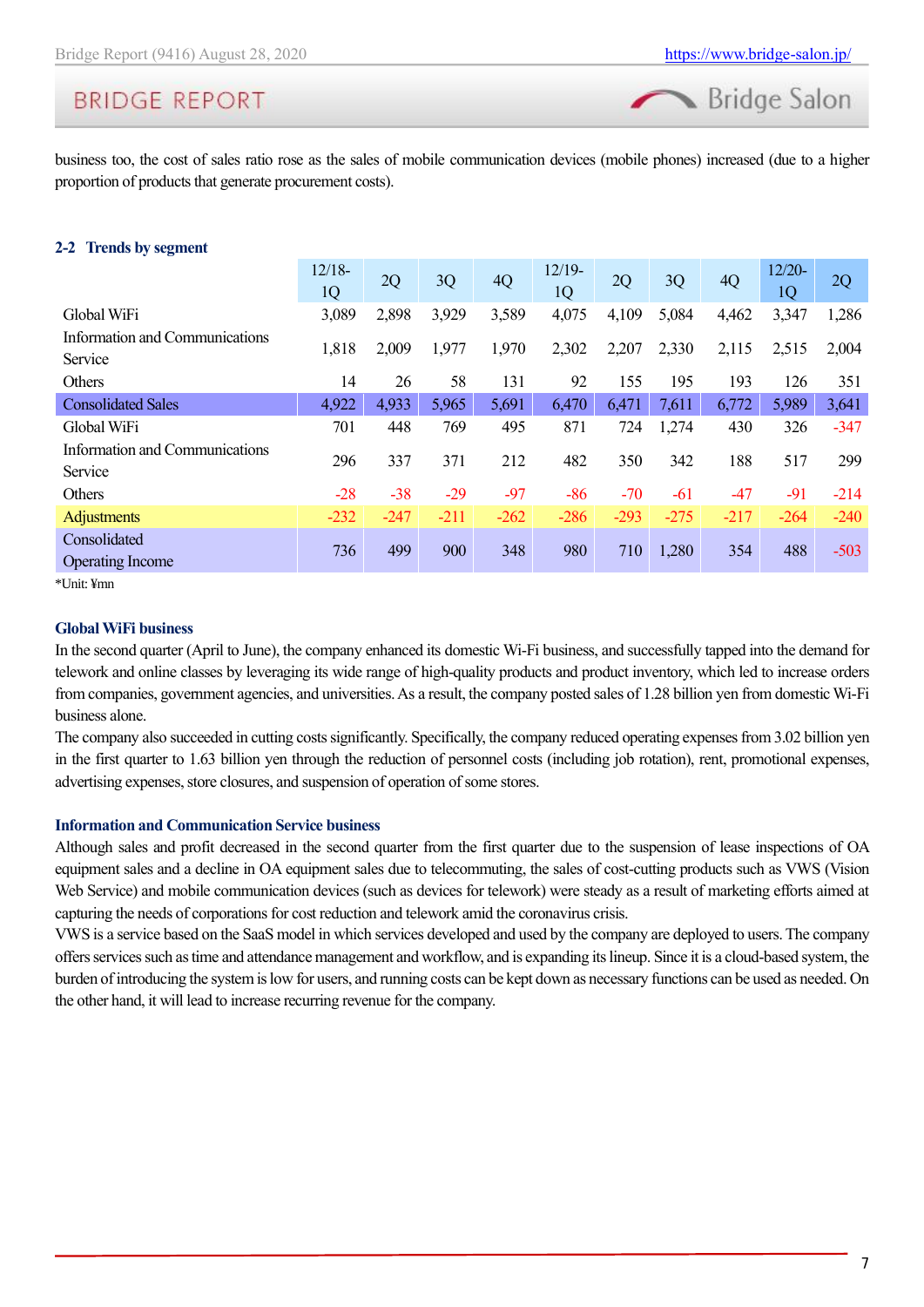# **BRIDGE REPORT**



#### **2-3 Financial Condition**

|                               | December 2019 | June 2020 |                                 | December 2019 | June 2020 |
|-------------------------------|---------------|-----------|---------------------------------|---------------|-----------|
| Cash and deposits             | 8,485         | 5,738     | Trade payables                  | 1,203         | 661       |
| Trade receivables             | 2,218         | 1.616     | Income taxes payable            | 634           | 85        |
| Current assets                | 11,792        |           | 8,580 Provision for bonuses     | 280           | 70        |
| Property, plant and equipment | 1,200         | 373.      | <b>Current liabilities</b>      | 4,222         | 2,304     |
| Intangible fixed assets       | 666           | 161       | Noncurrent liabilities          | 46            | 24        |
| Investments and Other         | 1,514         | 1.779     | Net assets                      | 10,905        | 8,565     |
| Noncurrent assets             | 3,381         | 2,313     | <b>Total liabilities Equity</b> | 15,173        | 10,894    |

\*Unit: ¥mn

Total assets at the end of the second quarter were 10.89 billion yen, down 4,270 million yen from the end of the previous term. On the debit side, cash and deposits decreased due to lower sales in the Global WiFi business, inventory holdings in the mobile communication business, and purchases of hygiene products for sale, as well as a drop in property, plant and equipment and intangible fixed assets due to impairment losses. On the credit side, net assets declined due to a decrease in retained earnings and an increase of treasury shares. Capital-to-asset ratio is 78.4% (71.7% at the end of the previous term).

#### **Acquisition of treasury shares**

The company acquired 909,000 common shares (1.89% of the total number of shares outstanding, excluding treasury shares) between February 25, 2020 and February 28, 2020, in order to improve capital efficiency. The total acquisition price was 985,674,100 yen. As of the end of the second quarter of the fiscal year ending Dec. 2020, the total number of outstanding shares was 49,027,800, and the number of treasury shares held by the company was 1,948,044.

#### **Setting the commitment line**

The company set a commitment line of 3.0 billion yen in May. In addition, with an overdraft facility of 250 million yen, the company had actual cash in hand of around 8.98 billion yen at the end of the second quarter. It is possible to take financial measures to implement agile financial strategies, including investments and measures that respond to changes in the environment. Also, even if the company executes all of its commitment lines, its capital-to-asset ratio will remain healthy at approx. 60% (based on the consolidated balance sheet at the end of the second quarter, if the company executes the full amount of its commitment lines and overdraft facilities).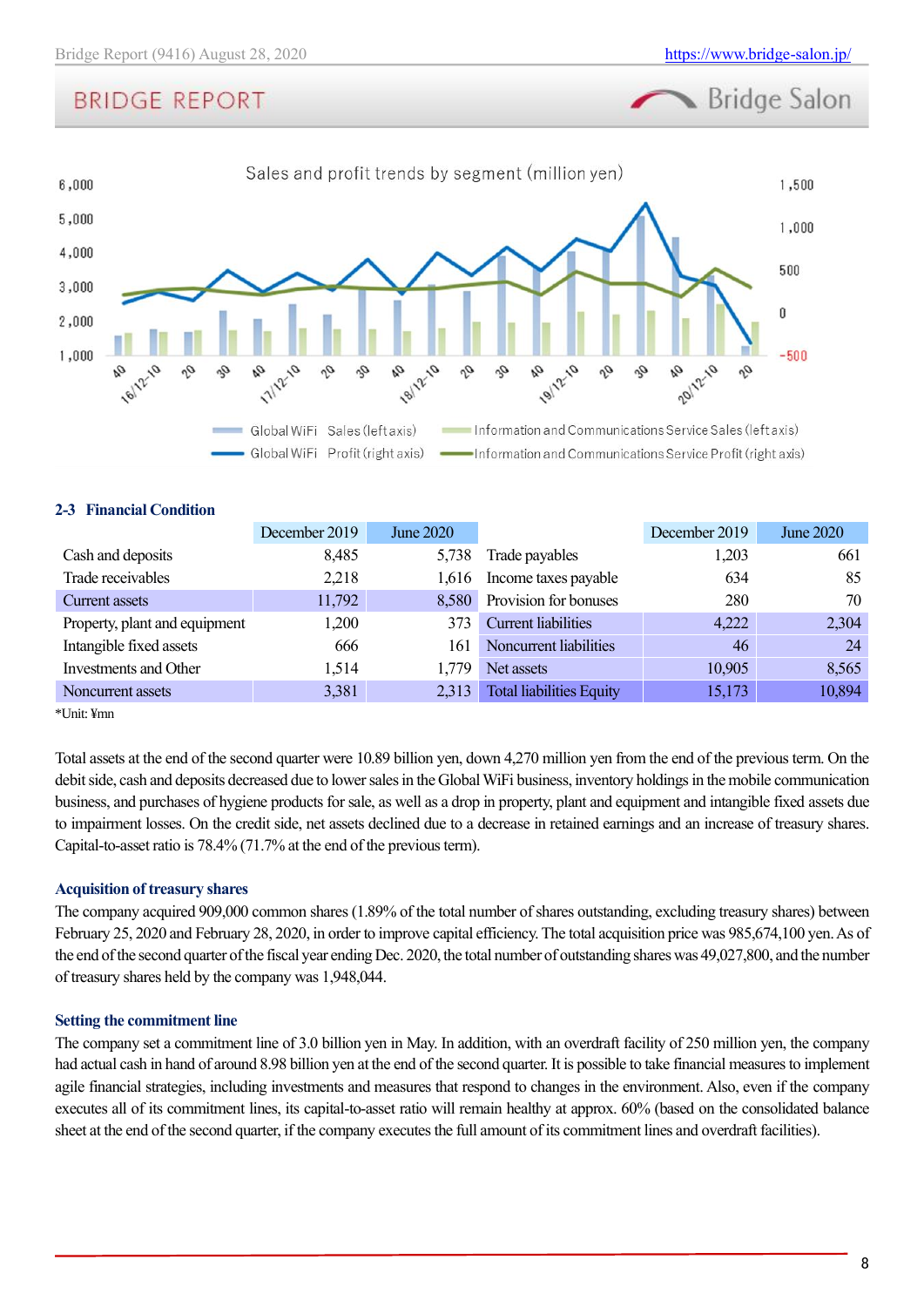# Bridge Salon

# <span id="page-8-0"></span>**3**.**Fiscal Year December 2020 Earnings Estimates**

### **3-1 Consolidated Earnings**

|                     | $FY 12/19$ (actual) | Ratio to sales | $FY 12/20$ (forecast) | Ratio to sales           | YOY      |
|---------------------|---------------------|----------------|-----------------------|--------------------------|----------|
| <b>Sales</b>        | 27,318              | 100.0%         | 16,700                | 100.0%                   | $-38.9%$ |
| <b>Gross Profit</b> | 15,690              | 57.4%          | 8,883                 | 53.2%                    | $-43.4%$ |
| SG&A                | 12,365              | 45.3%          | 9,203                 | 55.1%                    | $-25.6%$ |
| Operating income    | 3,325               | 12.2%          | $-320$                | $\overline{\phantom{0}}$ |          |
| Ordinary income     | 3,358               | 12.3%          | $-213$                | $\overline{\phantom{0}}$ |          |
| Net income          | 2,226               | 8.1%           | $-1.601$              | $\overline{\phantom{0}}$ |          |

\*Unit: ¥mn

#### **Sales are estimated to fall 38.9% year on year, while operating loss is expected to be 320 million yen.**

While the company assumes that there will be no social restrictions, such as a renewed declaration of a state of emergency, in the second half of the term, it does not anticipate renting to foreign travelers (outbound and inbound) (there is a small amount of use by long-term overseas visitors).Also, the company will conduct its management based on the assumption that the number of people travelling overseas will continue to fall dramatically even after the end of the fiscal year ending Dec. 2020. The company expects gross profit margin to improve after bottoming out in the second quarter (April to June) due to progress in cost reduction, and the operating loss in the second half is projected to be lower than the operating loss in the second quarter (April to June) (operating loss is expected to be 300 million yen in the second half and was 500 million yen in the second quarter).

#### Quarterly Results

|                     | $12/20-1Q$ | Ratio to<br>sales | 2Q     | Ratio to<br>sales        | $3Q+4Q$ Forecast | Ratio to<br>sales |
|---------------------|------------|-------------------|--------|--------------------------|------------------|-------------------|
| <b>Sales</b>        | 5,989      | 100.0%            | 3.641  | 100.0%                   | 7,069            | 100.0%            |
| <b>Gross Profit</b> | 3,252      | 54.3%             | 1.569  | 43.1%                    | 4.060            | 57.4%             |
| SG&A                | 2,764      | 46.2%             | 2,072  | 56.9%                    | 4.365            | 61.7%             |
| Operating income    | 488        | $8.1\%$           | $-503$ | $\overline{\phantom{0}}$ | $-304$           |                   |

\*Unit: ¥mn

#### Trends by segment

|                                           | FY 12/19 | Composition | FY 12/20   | Composition | YOY       |
|-------------------------------------------|----------|-------------|------------|-------------|-----------|
|                                           | (actual) | Ratio       | (forecast) | Ratio       |           |
| Global WiFi                               | 17,732   | 64.9%       | 6,971      | 41.7%       | $-60.7\%$ |
| Information and Communications            |          |             |            |             |           |
| Service                                   | 8,955    | 32.8%       | 9,079      | 54.4%       | $+1.4%$   |
| Others and Adjustments                    | 630      | 2.3%        | 650        | 3.9%        | $+3.2%$   |
| <b>Consolidated Sales</b>                 | 27,318   | 100.0%      | 16,700     | 100.0%      | $-38.9\%$ |
| Global WiFi                               | 3,301    | 18.6%       | $-234$     |             |           |
| Information and Communications<br>Service | 1,363    | 15.2%       | 1,400      | 15.4%       | $+2.7%$   |
| Others and Adjustments                    | $-1,339$ |             | $-1,485$   |             |           |
| <b>Consolidated Operating Income</b>      | 3,325    | 12.2%       | $-320$     |             |           |

\*Unit: ¥mn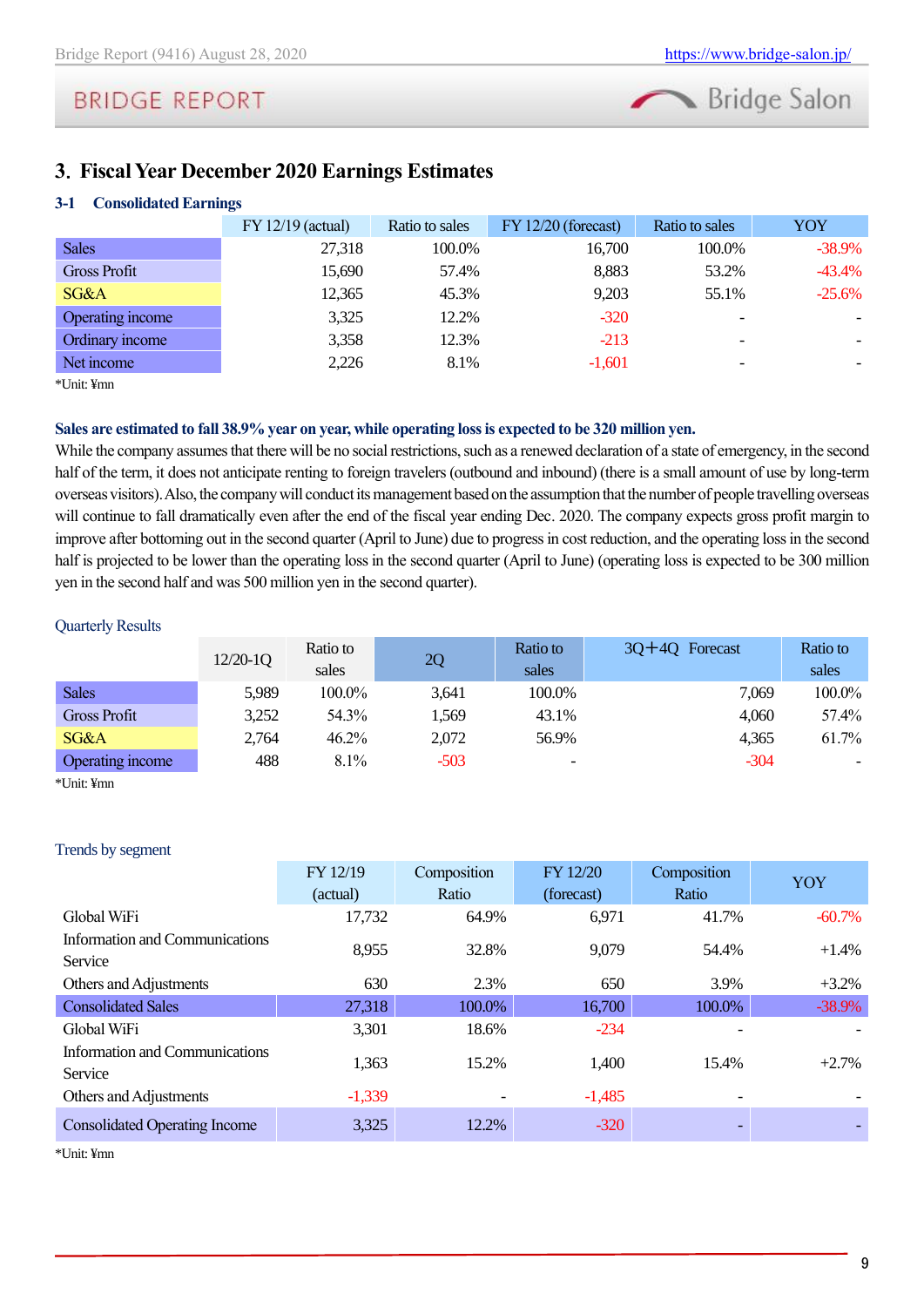| Bridge Salon |  |  |
|--------------|--|--|
|              |  |  |

#### Quarterly Results

| $12/20-1Q$ | Composition              | 2Q     | Composition | $3Q+4Q$  | Composition |
|------------|--------------------------|--------|-------------|----------|-------------|
|            | Ratio                    |        | Ratio       | Forecast | Ratio       |
| 3,347      | 55.9%                    | 1,286  | 35.3%       | 2,337    | 33.0%       |
| 2,515      | 42.0%                    | 2,004  | 55.0%       | 4,561    | 64.4%       |
|            |                          |        |             |          |             |
| 126        | $2.1\%$                  | 351    | $9.6\%$     | 172      | 2.4%        |
| 5,989      | 100.0%                   | 3,641  | 100.0%      | 7,069    | 100.0%      |
| 326        | $9.7\%$                  | $-347$ |             | $-214$   |             |
| 517        | 20.6%                    | 299    | 14.9%       | 583      | 12.8%       |
|            |                          |        |             |          |             |
| $-355$     | $\overline{\phantom{a}}$ | $-454$ |             | $-675$   |             |
| 488        | 8.1%                     | $-503$ |             | $-304$   |             |
|            |                          |        |             |          |             |

\*Unit: ¥mn

### <span id="page-9-0"></span>**4. Growth strategy considering the post-pandemic world where people will lead their daily**

### **lives while coping with the novel coronavirus**

### 【**Growth strategy**】

By the end of the second quarter, the company had largely completed its loss improvement (defensive) measures. From the third quarter onwards, the company will be on the offensive to acquire earnings, while utilizing the experience and know-how it has cultivated over the 25years since its founding to the maximum and making various investments.

Currently, the Global WiFi business has improved its monthly loss to less than 100 million yen, while the Information and Communication Service business has remained at the same level as the same period last year despite the impact of COVID-19. As a policy, the company aims to return to profitability on a single month basis in the Global WiFi business as early as possible and will allocate all resources other than those for the domestic Wi-Fi sales and ensuring its quality and operations, (in order to maintain a competitive advantage after the recovery of the number of travelers) to the Information and Communication Service business and new business development. In the Information and Communication Service business, the company plans to develop businesses and services utilizing its advantage in reeling in newly established companies in order to accelerate growth. In addition, the company will leverage corporate culture, organizational structure, business partners, and customer assets to the fullest extent possible to cross-sell services that are highly demanded by existing customers in the Global WiFi business and the Information and Communication Service business. The company will also work on the development of new businesses, products and services.

#### **4-1 Global WiFi business**

According to data released by the Japan National Tourism Organization (JNTO), the number of people who traveled overseas in each month from April to June was close to zero, down 99% year on year for both outbound and inbound travelers. Assuming that the number of people traveling overseas will not recover this year and even after the next year, the company aims to secure profits by operating at a minimal cost. The company also strives to build an organization that can withstand operations with a minimum number of staff by improving the efficiency of operations and productivity, etc., to maximize profit margins and increase the usage rate after the recovery of international travelers.

Specific initiatives include "strengthening domestic Wi-Fi," "personnel," "shipping centers," "airport counters," "cost reduction," and "new services"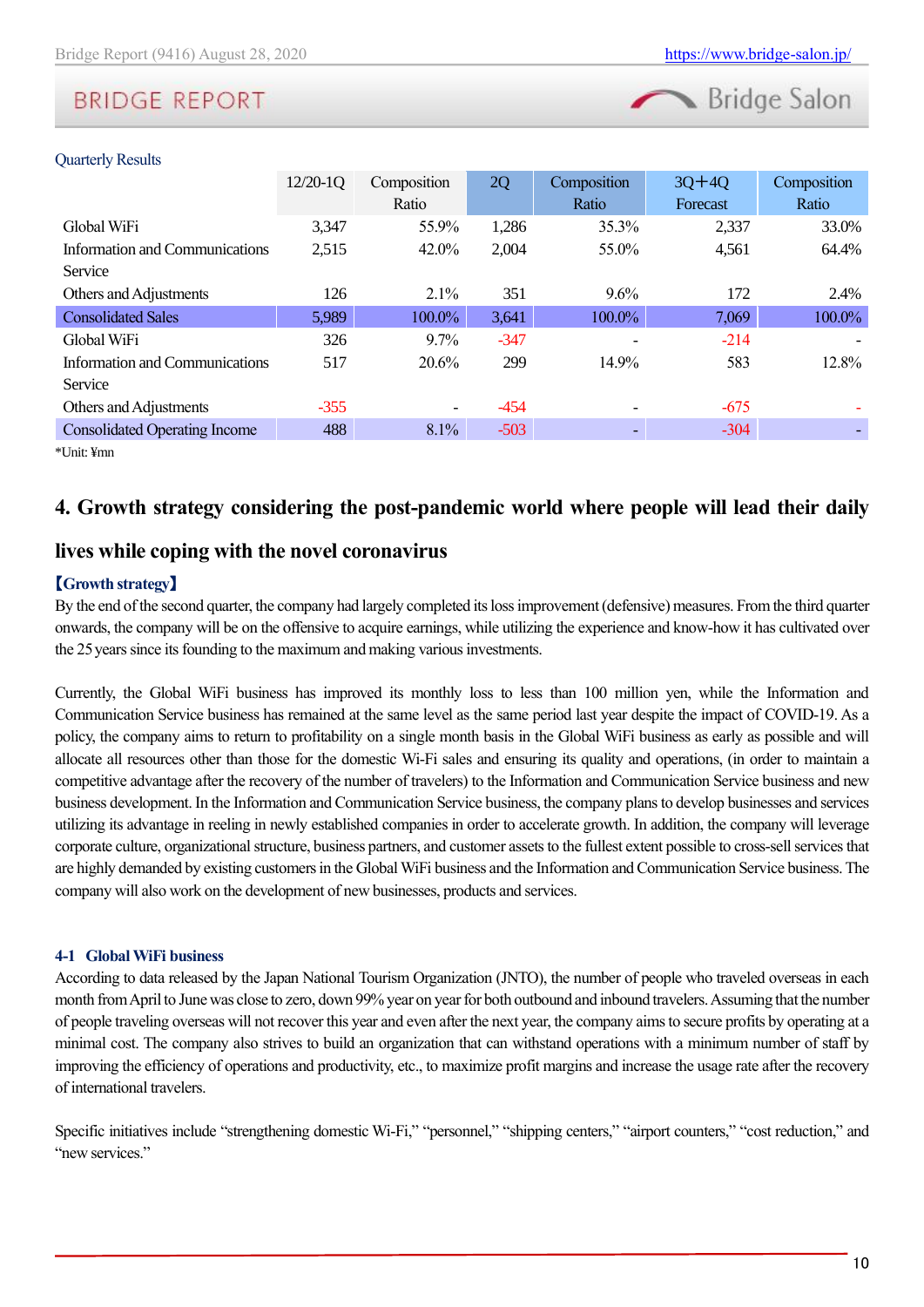Bridge Salon

| Strengthening<br>domestic | In addition to strengthening sales of Wi-Fi for telework to businesses, the company is also working to   |
|---------------------------|----------------------------------------------------------------------------------------------------------|
| Wi-Fi                     | expand sales to educational institutions and municipalities. For businesses, the company will raise      |
|                           | recognition of the "Global WiFi for Biz" domestic plan option, which would be always available within    |
|                           | the company, to expand sales.                                                                            |
| Personnel                 | The company will enhance its sales promotion system for domestic Wi-Fi by transferring personnel not     |
|                           | involved in the development of new technologies to the Information and Communication Service             |
|                           | business, etc. In addition, it will use employment adjustment subsidies (special subsidies provided amid |
|                           | COVID-19) to adjust the employment (absence from work) of some of the personnel.                         |
| Shipping centers          | The company will utilize them as shipping centers for the Information and Communication Service          |
|                           | business to reduce outsourcing costs for the entire Group.                                               |
|                           |                                                                                                          |
| Airport counters          | While the company has suspended operation or shortened business hours of some stores, it will move       |
|                           | the store digitalization strategy forward (increase the number of unmanned stores for smart pickups +    |
|                           | SIM vending machines, etc.) in order to reduce store operating costs. It will also add a new delivery    |
|                           | method (convenience store) and significantly streamline the system (reduce fixed costs).                 |
| Cost reduction            | In addition to suspending or cancelling SIMs that generate fixed costs (approx. 80% of SIMs are          |
|                           | currently on a pay-as-you-go system), the company will cut advertising costs and reduce business travel  |
|                           | expenses and travel time by switching to Zoom negotiations.                                              |
| New services              | The company is developing new services for corporate and individual clients travelling overseas. Also,   |
|                           | it will pursue business partnerships outside the Global WiFi business with domestic and international    |
|                           | partners.                                                                                                |

#### **Cost reduction**

While the past effects of making costs more variable are becoming apparent, the company is working on further cost reduction. To be specific, cost of sales has been reduced through a communication purchase contract based on the pay-as-you-go system that does not incur communication costs unless the communication is generated. The majority of SIMs that incur fixed costs (for overseas use) do not incur communication costs due to their suspension, and the communication costs of SIMs that incur fixed costs (for overseas use) are compressed to around 4 million yen per month (with a small amount of use by long-term overseas residents).

Costs that vary depending on the number of rentals include communication costs, shipping and delivery costs, and credit card transaction fee.

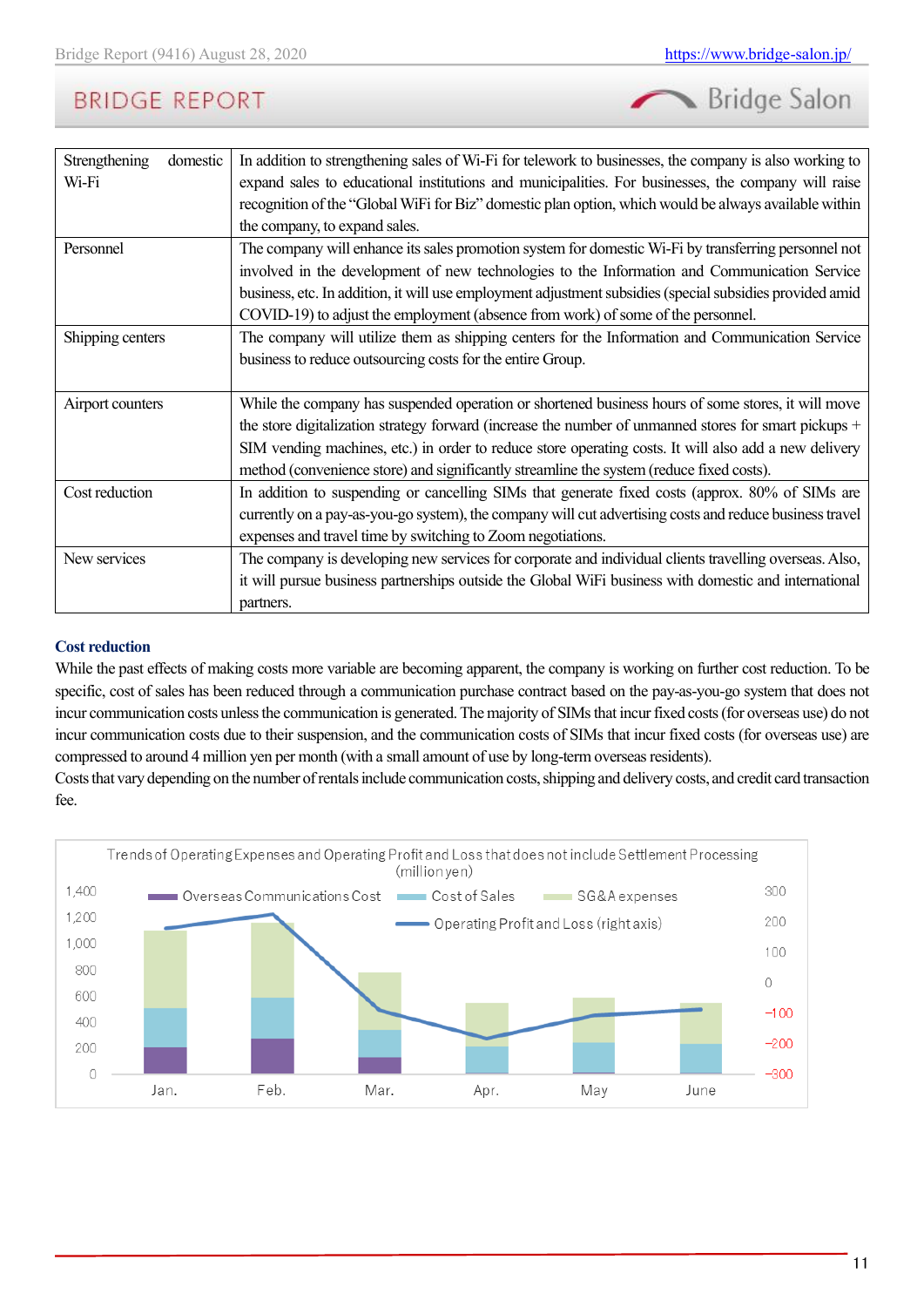

#### **A New delivery method: commencement of pickup services at convenience stores**

Considering the convenience, the company has begun offering pickup services at Seven-Eleven stores nationwide (excluding Okinawa) near workplaces and homes. If the store is open, goods can be picked up even late at night, which can serve as an alternative to avoid crowded places such as airport counters.



You can pick it up at Seven-Eleven near you.

(From the reference material of the company)



You can pick it up even at midnight if the store is open.



You don't need to wait at the airport counter.

#### **4-2 Information and Communication Service business**

Despite the delay caused by the temporary suspension in lease inspections due to the coronavirus crisis, the situation returned to normal after the state of emergency was lifted. Also, in response to the rapid changes in work styles in the wake of the coronavirus crisis, the company worked to improve its infrastructure to facilitate telework and operation efficiency, and to reduce costs. In the future, the company will focus on providing products and services in response to the changes in work styles (by planning and selling products supporting telework) and establish a sales style that is not restricted by location in order to maximize per capita productivity and generate recurring revenue to support stable growth.

Specific efforts include "planning and selling products supporting telework," "sales style not restricted by location," "maximizing per capita productivity," "expanding sales of cost-cutting products," "hybrid synergy model," and "expanding recurring revenues."

| The company will plan and sell the VWS (Vision Web Service) series, "JANDI"            |
|----------------------------------------------------------------------------------------|
| (social networking service for business), "Meet in" (web conferencing and online       |
| business meeting system), "tele receptionist (Telere)" (telephone answering            |
| service), and other services that are operated and improved within the company, as     |
| needed.                                                                                |
| The company will actively promote teleworking and enhance online and inside            |
| sales. Also, it will expand sales areas while minimizing the number of sales visits to |
| customers to reduce sales costs (such as transportation and overtime costs).           |
| The company aims to improve productivity by maximizing the number of business          |
| meetings (with zero travel time) and standardizing training through the acquisition    |
| of business meeting appointments based on its 15 years of experience in web            |
| marketing, and strengthen retention CRM by thoroughly analyzing customer               |
| attributes.                                                                            |
| The company will promote sales by offering various discounted communication            |
| services and enhance orders for low-cost website production/maintenance services.      |
| It will also work on providing products and services that reduce initial installation  |
| costs.                                                                                 |
| The company's unique hybrid synergy model of "WEB marketing $+ CLT$ (customer          |
| center) + sales" and cross-functional organizational structure will allow it to        |
| maximize the use of customer assets and promote escalation (inter-division             |
| collaboration and customer referrals).                                                 |
|                                                                                        |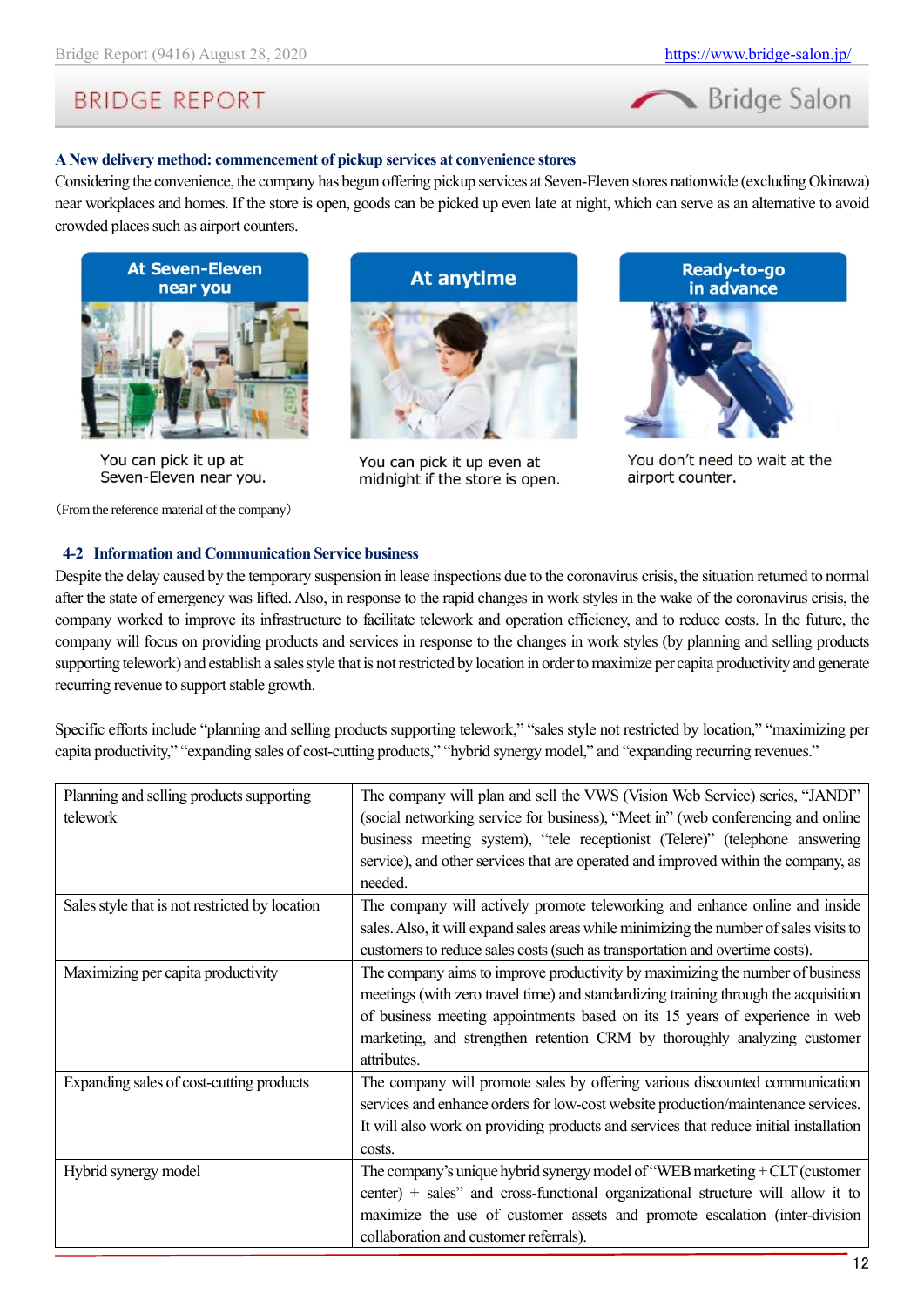

| Expanding recurring revenues | In addition to existing recurring revenues, the company will strengthen sales of |
|------------------------------|----------------------------------------------------------------------------------|
|                              | online products, corporate mobile phones maintenance services (Gala Support),    |
|                              | website maintenance services, LED sales, etc. Furthermore, it will increase the  |
|                              | number of customers through business alliances.                                  |
|                              |                                                                                  |

#### **Commencement of sales of a web conferencing and online business meeting system, "meet in."**

The system enables online business negotiations as long as there is an Internet connection. It has functions such as document and screen sharing, contract stamping, business cards exchange with multiple people, recording, and questionnaires. Online business negotiations and meetings can reduce travel time as well as travel expenses.

#### **Launched "tele receptionist <Telere>," a telephone answering service.**

This is a telephone answering service that was started in response to client companies' demands such as "I'm worried about setting up an answering machine for companies that have introduced telework" and "I want to avoid missing calls when I'm not in the office for sales activities." The service is available free of charge for 10 days.

#### **Began offering a new website production service, "Vision Crafts!" full scale.**

The company began offering a website production service that is easy to use and "visually communicated!" utilizing its experience of producing more than 100 websites per month (available from 3,980 yen/month).

### <span id="page-12-0"></span>**5. Conclusions**

A report released in July by the United Nations Conference on Trade and Development (UNCTAD) said that the global tourism revenue is expected to decline by up to \$3.3 trillion due to restrictions on movement caused by the spread of COVID-19. The company's results for the first half of the term were also significantly affected, but it succeeded in reducing costs substantially in a short period of time. In the second half, the Global WiFi business was able to break even on domestic Wi-Fi alone while maintaining the same structure as when demand was recovering, thanks to constant efforts to reduce costs and a company-wide cost-cutting mindset that had been in place since earnings were strong. Further, the Information and Communication Service business, which has been steadily building its stock, has also demonstrated the diversity and stability of its earnings.

The government positioned Vietnam, Thailand, Australia, and New Zealand as the first round of countries to negotiate the easing of entry and exit from the country in June, and in July, it included Taiwan, China, South Korea, Singapore, Malaysia, Brunei, Myanmar, Cambodia, Laos and Mongolia as the second round of countries. In June, the development Bank of Japan, a government-affiliated financial institution, conducted a survey online jointly with the Nippon Kotsu Public Corporation (more than 6,200 people in 12 countries and regions, including the U.S., France, China, and South Korea, responded to the survey) and asked the respondents whether they would like to travel abroad after the coronavirus pandemic has ended. Many foreigners said they would like to travel again once the pandemic was over, and Japan was the most popular destination. While the company plans to operate under conservative assumptions, the business environment has been slowly improving. As the company is increasingly cutting down on its costs, profit will surge if revenue increases. We are looking forward to opportunities after the crisis.

### <span id="page-12-1"></span>**<For reference: Initiatives for ESG**・**SDGs>**

In a desire to contribute to "the future of telecommunication will be for the betterment of everyone's future," the company aims to increase its corporate value and for continuous growth through management and business strategies giving consideration to ESG ("Environment, Social, and Governance.") Further, it will contribute to the revolution in telecommunications technology and sustainable development of the society by taking measure to solve major social issues included in the SDGs provided by the United Nations. The SDGs are global goals intended to be achieved between 2016 and 2030, specified in the "2030 Agenda for Sustainable Development" adopted in the United Nations Summit held in September 2015.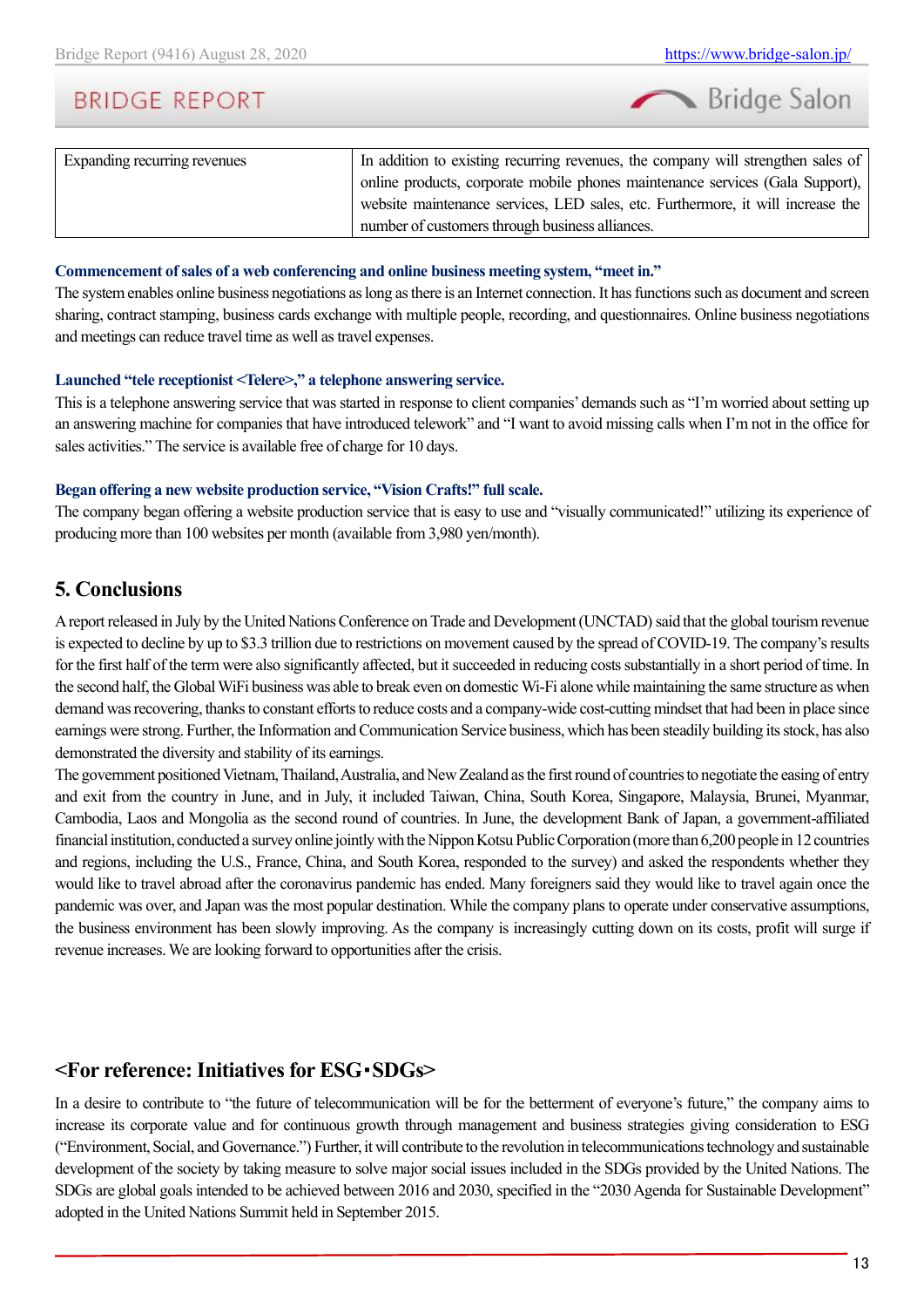# **BRIDGE REPORT**

#### **Environmental**





The company has acquired "Green Site License" that offsets carbon emissions via websites and an environmental certification for prevention of global warming by "Green Power" as part of CO<sup>2</sup> reduction activities of website. Additionally, the company carries out information transmission, support activities in affected areas, and cooperates with and provides support for "Shinsai Regain," a specified NPO supporting various activities, to achieve "realize a society where people can support each other in times of earthquake disasters." Furthermore, the company is promoting affordable rental of energy-saving LED lighting and paperless operation within the company.

#### **Social**



With health and well-being, the balance between job satisfaction and economic growth, and equality in mind, the company is promoting measures such as the use of various recruitment channels (fair hiring, referral hiring, employment of female workers (32%), multinational workers (15.3%), and disabled people), the introduction of a personnel system and its own benefit system in line with the environment of the times (shorter working hours, shift-work system, flextime system, hydration allowance in summer, flu shots subsidy, etc.), and continued increases in average annual income. Also, the company is making efforts to ensure an environment where employees can focus on their work by running "Vision Kinds Nursery," a company-led nursery and hire human resources with childcare responsibilities and motivation to work, in addition to making work rules flexible and enhancing the leave system for employees at the time of childbirth or with small children, in order to support their child care and create a working environment with comfort.(established a childcare facility on CLT's premises, where more than 90% of the employees are women.) In addition to the above, the company supports the activities of Japan Heart, which works based on the idea of "delivering medical care to where it does not reach" to realize a society where everyone can receive medical care equally regardless of their countries, regions, race, politics, religion or circumstances and feel "grateful to have been born," as one of the corporate members.

#### **Governance**



The company has obtained "ISO/IEC 27001," the ISMS international standard, and is taking measures for information assets' correct and safe handling, operation, monitoring, revision, maintenance, and continuous improvement, in order to protect them within the applicable range from the threats related to information security.

Furthermore, the company promotes risk management in business activities and thorough compliance to strengthen governance considering the importance to win continuous trust from the stakeholders, and also appoints 3 out of 6 directors from outside(including one woman) who are enterprise managers, and all 4 auditors too from outside who are accountants or lawyers to ensure transparency and soundness in management.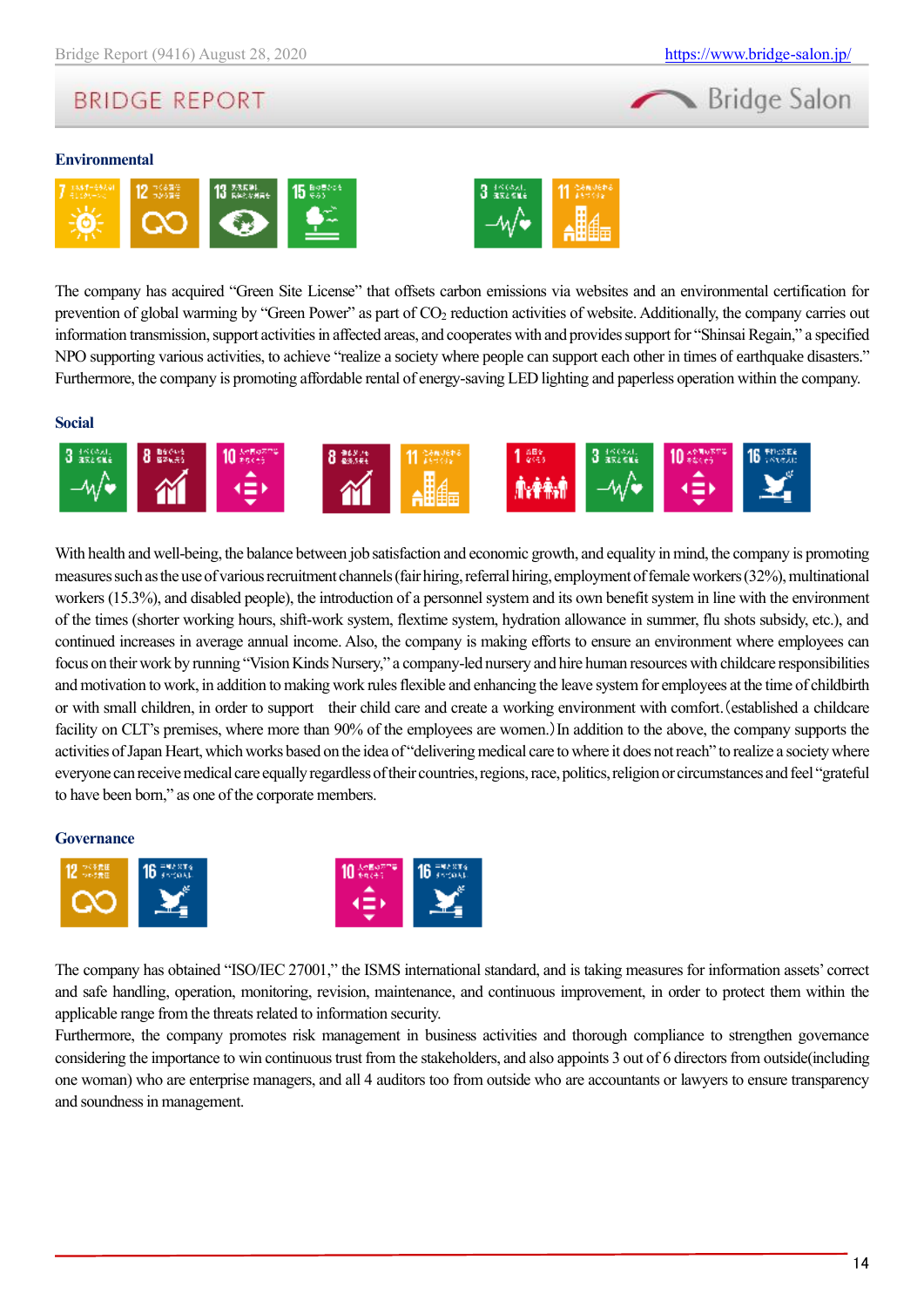# **BRIDGE REPORT**

### <span id="page-14-0"></span>**<Reference: Regarding corporate governance>**

#### ◎ **Organization type, and the composition of directors and auditors**

| Organization type | Company with an audit and supervisory board |
|-------------------|---------------------------------------------|
| <b>Directors</b>  | 6 directors, including 3 outside one        |
| <b>Auditors</b>   | 4 auditors, including 4 outside ones        |

#### ◎ **Corporate Governance Report** : **Updated on April 1, 2020**

#### **Basic policy**

Our corporate group improves ourselves to change clients' expectations into impression, pursues innovation without hesitation to actualize the ideal, always feels grateful about the support of many people (stakeholders), and operates its business activities with a humble mindset. Under this code of conduct, Vision observes laws, in-company regulations, and policies, carries out business in good faith, and strives to realize optimal corporate governance.

#### **<Main Reasons for Non-compliance with the Principles of the Corporate Governance Code (Excerpts) >**

【Principle 4-1-3 Roles and responsibilities of the board of directors (1) (To oversee the planning by a successor to the chief executive officer and others)】

Under a business environment that will change from time to time, our company will have thorough discussion before appointing top executives. For instance, in our company the board of directors will designate top executives from candidates who are considered appropriate for the position in terms of their personality, knowledge, business performance, and other factors, in accordance with our management philosophy and business strategies. We will hold discussion on supervision of succession planning.

#### **<Disclosure Based on the Principles of the Corporate Governance Code (Excerpts)>**

#### 【Principle 4-8 Effective utilization of independent outside directors】

In the company, three of the six directors are independent outside directors. We believe that the three independent outside directors will contribute to strengthening our corporate governance by utilizing their extensive experience in web marketing, inbound business, the financial industry, global business, and other areas, as well as their experience as corporate managers, to monitor the company's management and provide advice on the company's overall management.

【Principle 4-9 Criteria for judging the independence of independent outside directors and their qualifications】

The company selects its directors with reference to the Companies Act and the standards established by the Tokyo Stock Exchange. In addition, the company has selected individuals who can provide advice on all aspects of the company's management based on their extensive experience and knowledge.

【Supplementary Principle 4-11-1 Preconditions for ensuring the effectiveness of the board of directors and board of corporate auditors (policies and procedures for the composition and selection of the board of directors)】

The company's board of directors consists of internal directors who are well versed in the company's business and operations, and external directors who have a wealth of experience and a broad range of knowledge to ensure a balance and diversity of knowledge, experience, and abilities across the board.

【Supplementary principle 4-11-2 Preconditions for ensuring the effectiveness of the board of directors and board of corporate auditors (concurrent positions of directors and corporate auditors)】

Directors and corporate auditors allocate the time and efforts necessary to properly perform their roles and responsibilitiesto their duties as directors and corporate auditors, and their concurrent positions are within a reasonable range. The status of their concurrent positions is disclosed in the reference document of the notice of the general meeting of shareholders, the business report, and the annual securities report.